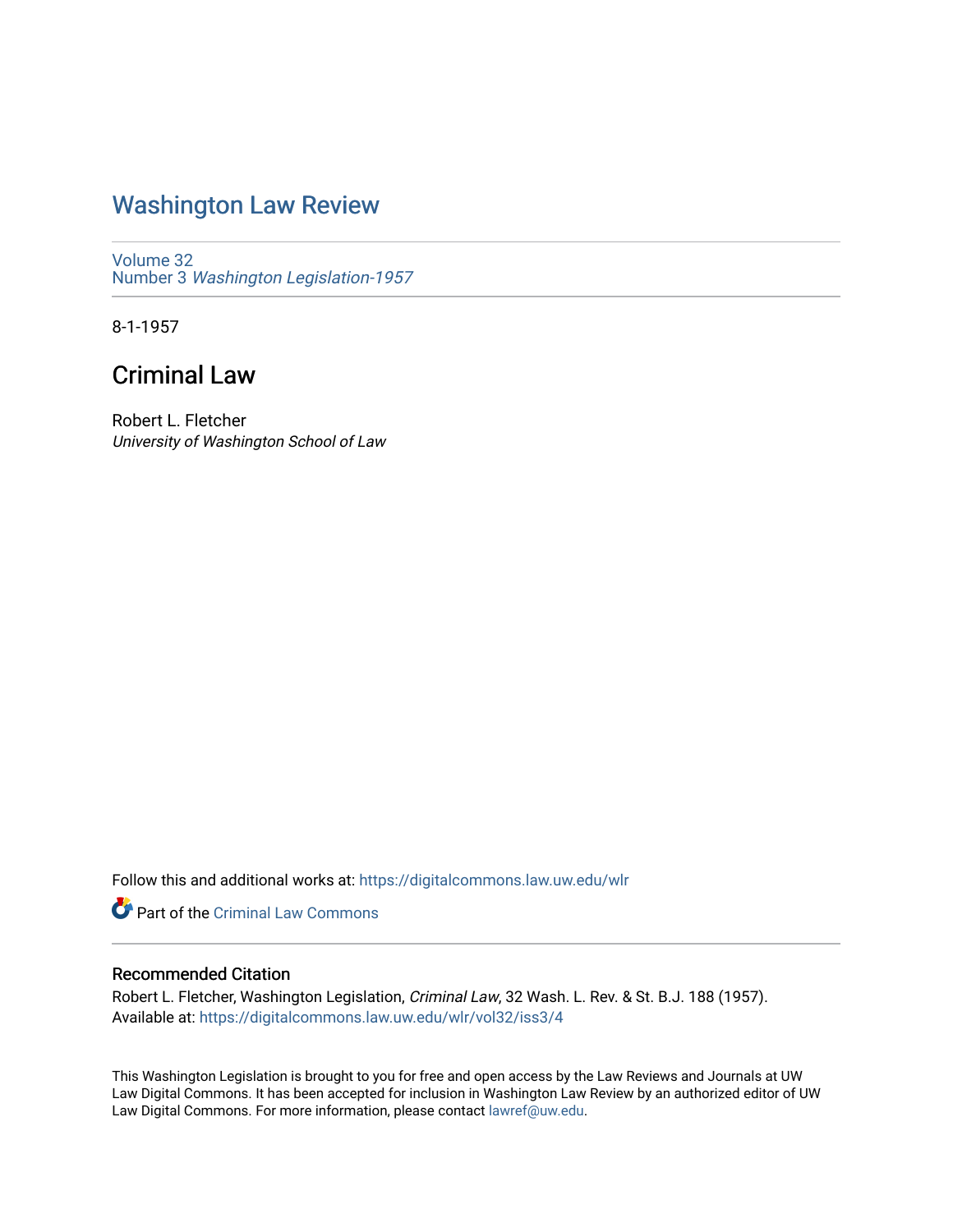**[AUTUMN**

tion which is disassociated from transactions with the customer, and the private home.

The second major addition to the coverage is the extension of the board's power to the sale, use and financing of "publicly-assisted housing." This phrase too enjoys a very elaborate and sweeping definition. It includes any building used or to be used for the residence or sleeping quarters of one or more persons the acquisition, construction, rehabilitation, repair or maintenance of which is either (a) financed by a loan guaranteed or insured by the federal or state governments or any agency thereof, so long as such loan remains so guaranteed or insured, or (b) subject to an outstanding commitment for such loan.

It should be pointed out that the 1957 legislation is in addition to, and not in substitution of, other enforcement measures in the civil rights area. There yet remain, for example, the criminal sanctions applicable to places of "public resort" as discussed above. Also, the person aggrieved by discriminatory practices in violation of the criminal statute has still a right to civil damages from the offender, as illustrated by the case cited earlier.' One qualification must here be observed: The 1957 legislation providing for administrative enforcement does require the aggrieved person to make an election of his remedies-of civil recovery or of administrative assistance. The details of the election are not specified, but it is to be presumed that either the commencement of the civil action or the filing of the complaint for administrative relief would constitute such an election.

The implications and scope of application of the administrative power as thus created in this 1957 legislation are, of course, awesome. The ideals of equality of treatment are thus brought much closer to the lives of all than most persons may have realized or, for that matter, than many may wish to realize. For example, every home upon which there is an FHA loan, nay, even an **FHA** commitment for a loan, is now subject to the board's power. And this power apparently includes the specific enforcement of real estate transactions which would have been entered into but for the race, creed, color or national origin of the prospective purchaser.

## *CRIM1NAL* LAW

Perjury **by** Deposition-An Abortive Re-Definition. Chapter 46, Session Laws of 1957, re-defining perjury, is the child of an unfortunate 1938 supreme court decision and the belated labor of a confused 1957

**<sup>6</sup>** See footnote *3, supra.*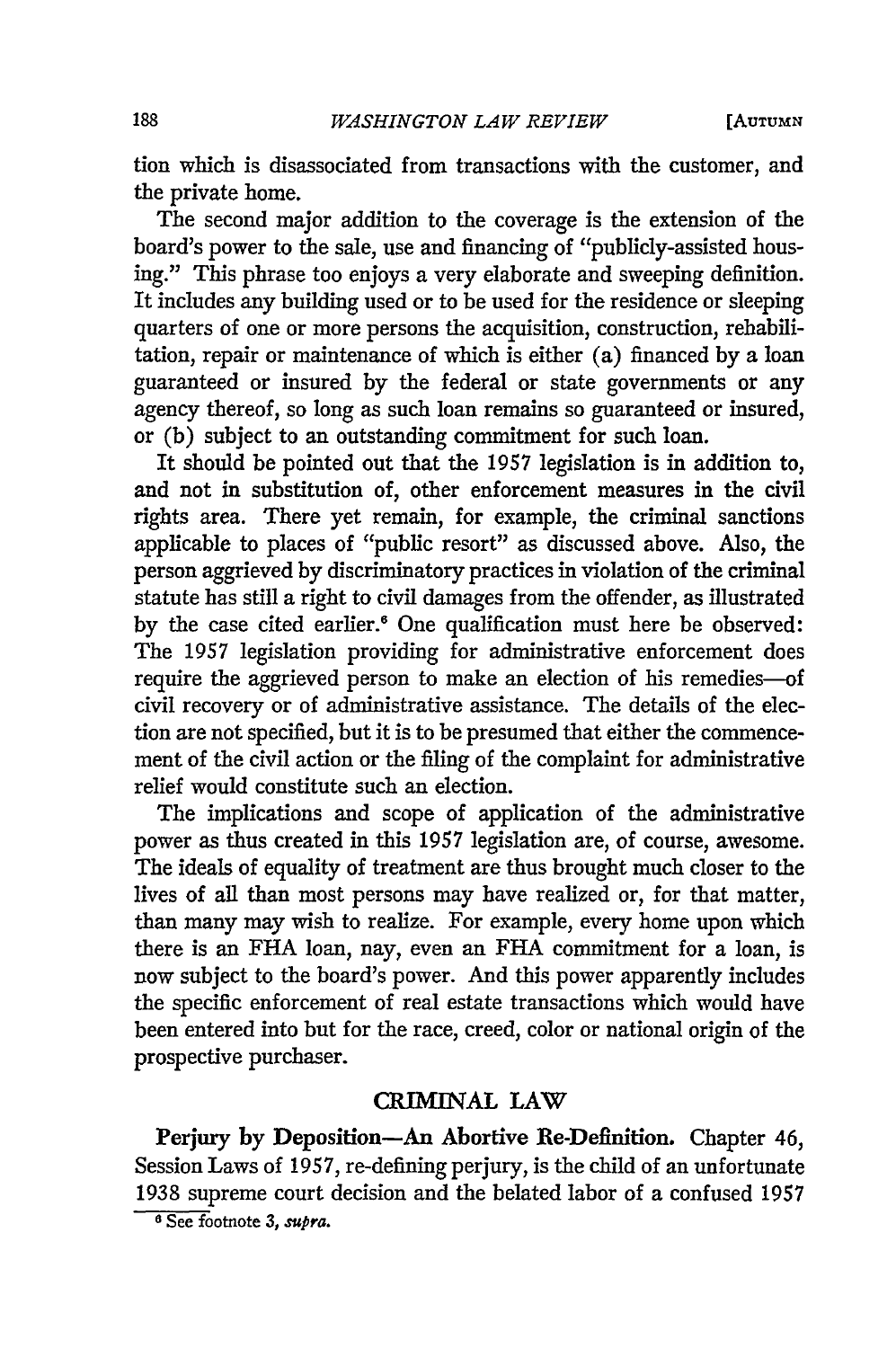legislature. The statute attempts, apparently, to make the person who lies in oral testimony given in deposition guilty of perjury, whether or not he may later sign the written version prepared by the reporter. In this, the legislation fails; not only does it fail to overcome the supreme court decision which made the liar immune from prosecution, but it also introduces new problems.

In the aspects which are here material, the perjury statute was, until the supreme court decision, clear and unambiguous. It provided as  $follows:$ <sup>1</sup>

Every person

- a) who **. . .** shall swear
	- 1) that he will testify, declare, depose or certify truly, or
	- 2) that any testimony, declaration, deposition, certificate, affidavit or other writing subscribed by him is true, and
- b) who . . . shall state or subscribed as true any material matter which he knows to be false,

shall be guilty of perjury in the first degree . . . (outline form supplied.)

(RCW 9.72.060 then defined the completion of a deposition, certificate or affidavit as being the time when it was subscribed and sworn to with intent that it be uttered or published as true.) Thus, it seemed clear enough that perjury committed *during the course of taking an oral deposition* was distinct and separate from perjury committed by subscribing to the truthfulness of a written version submitted to a witness *after the reporter had transcribed the testimony.* In the one case the oral statement was the basis for perjury; in the other, the written version.

The confusion started with the supreme court's decision in *State v. Ledford'* in 1938. There, the appellate court affirmed the dismissal of an information charging perjury upon the ground that the witness who allegedly made a false statement during the taking of a deposition had not signed the written version prepared **by** the reporter. **By** so doing, the court ignored the first part of the statute which made the oral utterance also the subject of perjury. The source of the confusion was, of course, the statutory use of the word, "deposition," as being a "writing" along with "testimony, declaration **...** certificate, affidavit or other writing." The attention of the majority, being drawn only to

189

**I** RCW **9.72.010. 2195** Wash. **581, 81 P2d 830 (1938).**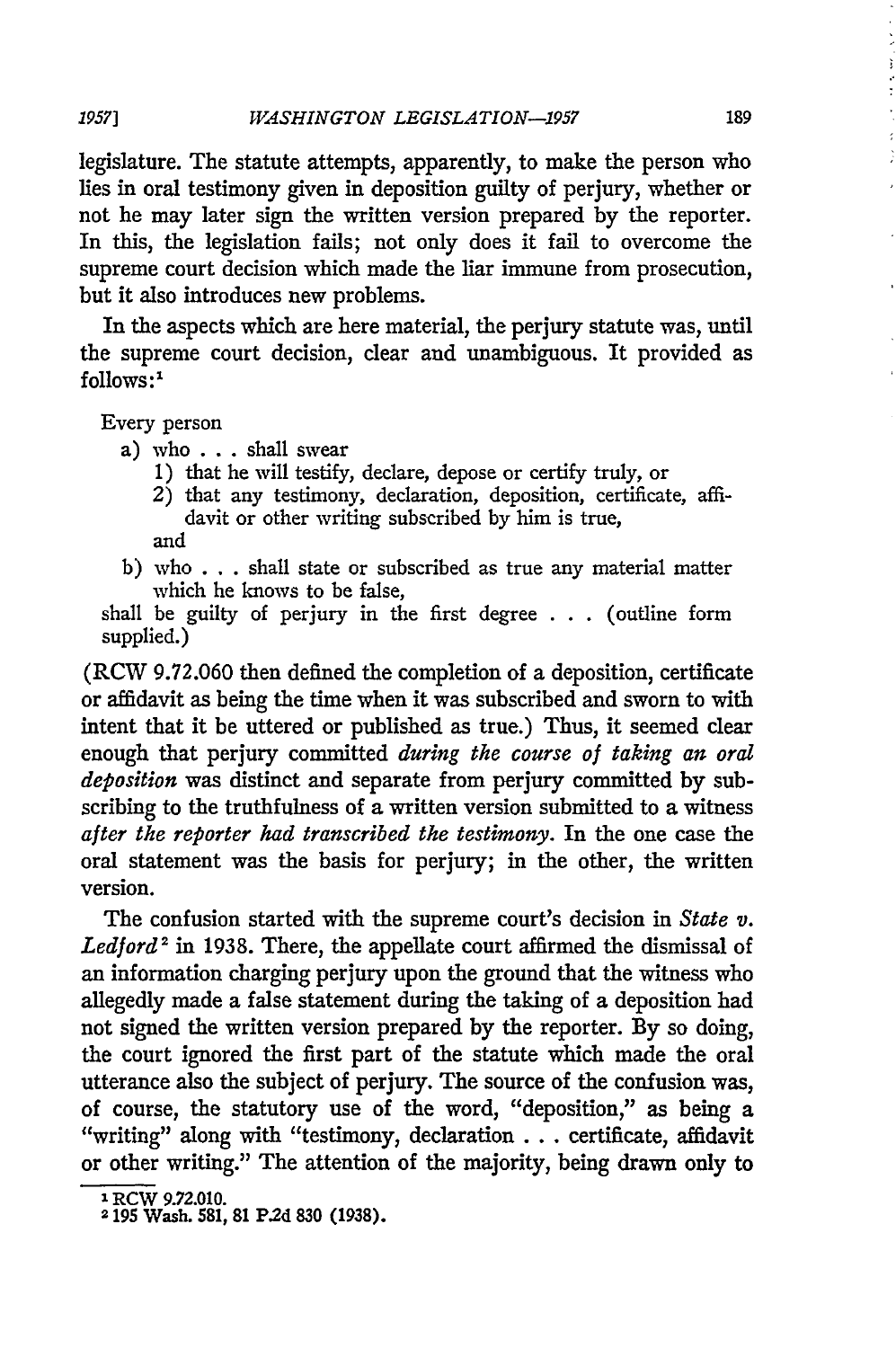that use of "deposition," apparently overlooked the presence of the word, "depose," in the section of the statute pertaining to oral testimony.

Since 1938 prevaricators by deposition have avoided perjury charges by conveniently waiving signature, with no legislative attempt at remedy until this 1957 statute. Logically, the legislature should have made it clear that the supreme court misinterpreted the legislative intent, by simply spelling out the two different bases for perjury: (1) the oral utterance of the witness in deposition (the testimony as written by the reporter, though not signed by the witness, would be evidence of what the oral sworn statement had been); and (2) the written version of the deposition signed by the witness.

Unfortunately, the legislature did not see the problem in those simple terms. The present act unrealistically proceeds on the basis that a person who lies during the taking of a deposition does not commit perjury until he "completes" the deposition, and it provides that he completes it either when he swears to and signs the written version with intent that it be published as true or when, after waiver of the requirement that he sign the written version, he swears to its truthfulness.

The legislation accomplishes nothing, if the language of the statute is given its plain meaning. The witness who lies in his oral deposition still cannot be convicted of perjury unless either of two things happens:

- a) he swears to and signs the written version as later prepared by the reporter, or
- b) *after* he has waived the requirement that he sign the written version, he swears to the truthfulness of that written version,

and it is *still* the written document that is the basis for his conviction, not his oral testimony.

It must be apparent, therefore, that the statute does not accomplish what we assume the legislature really had in mind, namely, the conviction for perjury of the witness who lies in his oral deposition and who, for the convenience of all concerned at the time of the taking of oral testimony and before the reporter writes up that testimony, waives the requirement of his signature thereto.

At this point we must acknowledge the contribution of one John N. Rupp to this ill-conceived and ineffectual remedy (though we attribute the error of his ways to his then youth). Mr. Rupp, in a comment in 13 Washington Law Review 319, published in 1938, conceded the *Ledford* decision to be correct, as it was not, and proposed a deceptively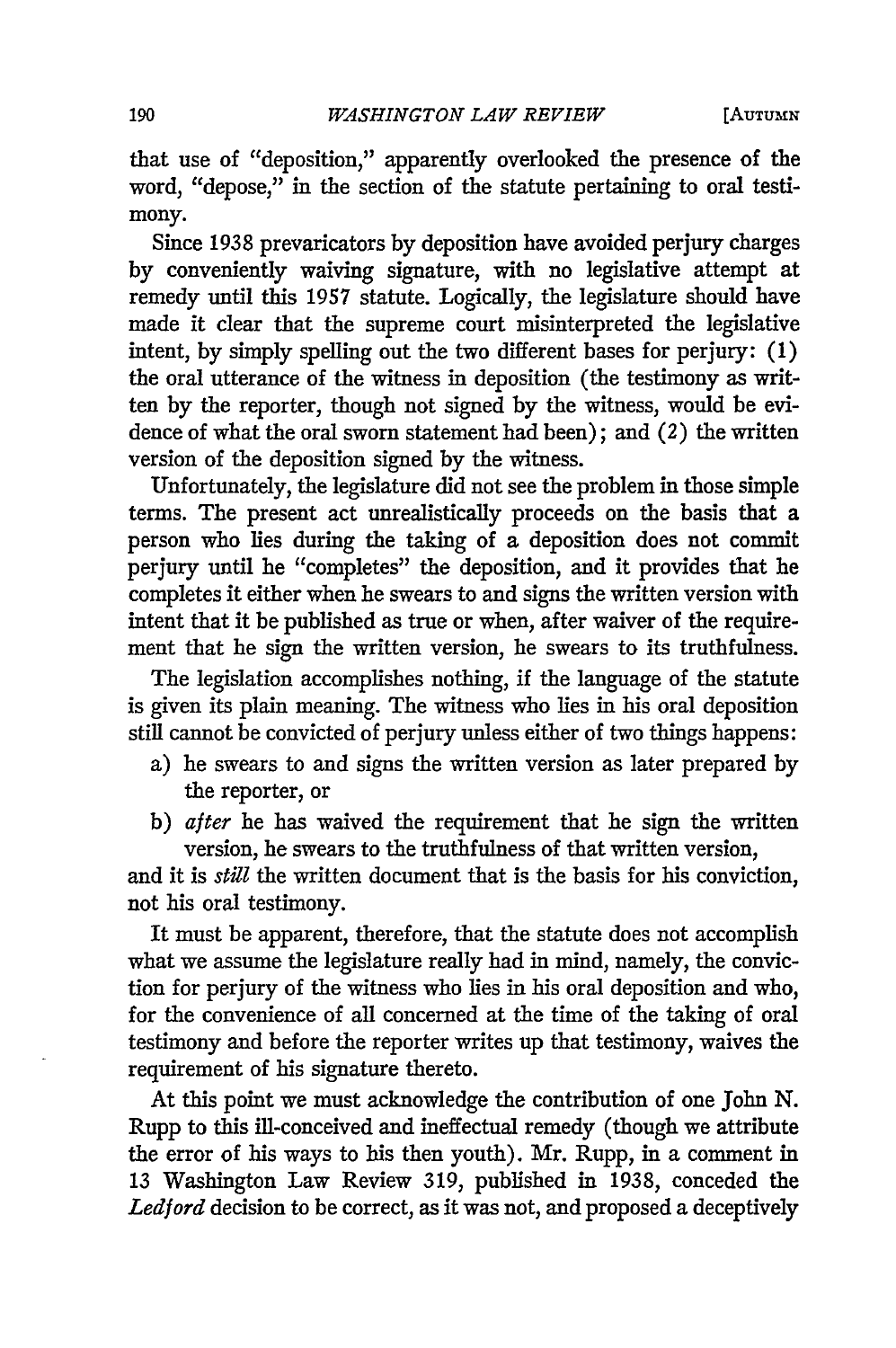simple remedy-merely that a deposition be deemed complete when signed *or* sworn to.

However, tampering with the "completion" definition in the statute does not reach the real problem created by the court's decision. What constituted a completed written deposition under the old statute was reasonably dear: if the written version of the deposition were to be used as a basis for perjury, the statute required that it be subscribed *and* sworn to with intent that it be uttered and published as true. Judge Steinert, dissenting in the *Ledford* case, pointed out that the swearing referred to in the statute was the oath administered to the witness before the oral testimony was given. Indeed, in the case of a deposition, the statute then in force provided, as Rule 30 now provides,<sup>3</sup> for the witness to be sworn only once, at the beginning. He is not sworn again when he signs the written version. Recognizing this, Judge Steinert considered the swearing at the start of the proceeding as applicable also to the written version but only when the written version was later signed by the witness. How else could a witness be held to the truthfulness of a written version?

If Mr. Rupp thought his change would make the oral testimony the basis for a perjury conviction, his proposal strikes at the wrong place, *i.e.,* at the section dealing with writings, not that dealing with oral testimony. And, as we have pointed out, there is no need for either signature or swearing to a written document if the object is to reach oral testimony. Of course the oral testimony is sworn to, and if it be the basis for perjury there is no need for reference to the writing or to its signing at all.

Possibly Mr. Rupp meant that after the written version of the deposition is presented to the witness, he may be held to its truthfulness if he then does either of the two things, *i.e.,* swears to its truthfulness *or* signs it. This alternative seems ridiculous, for it would still require the witness to see the document, and if he is willing to sign it he presumably would be willing to swear to it, or *vice versa.* And yet the legislature seems to have incorporated this interpretation. The legislature, however, tries to express the idea of swearing to *or* signing in two places, not just one (as suggested by Mr. Rupp).

The first place is in the section of the statute dealing with the various writings which are the subject of possible perjury, by adding the words "sworn to  $\dots$  or," and changing the word, "is," to "as" where indicated, as follows:

*1951*

**<sup>3</sup>**Rule **30,** Rules of Pleading, Practise and Procedure, 34A Wn.2d.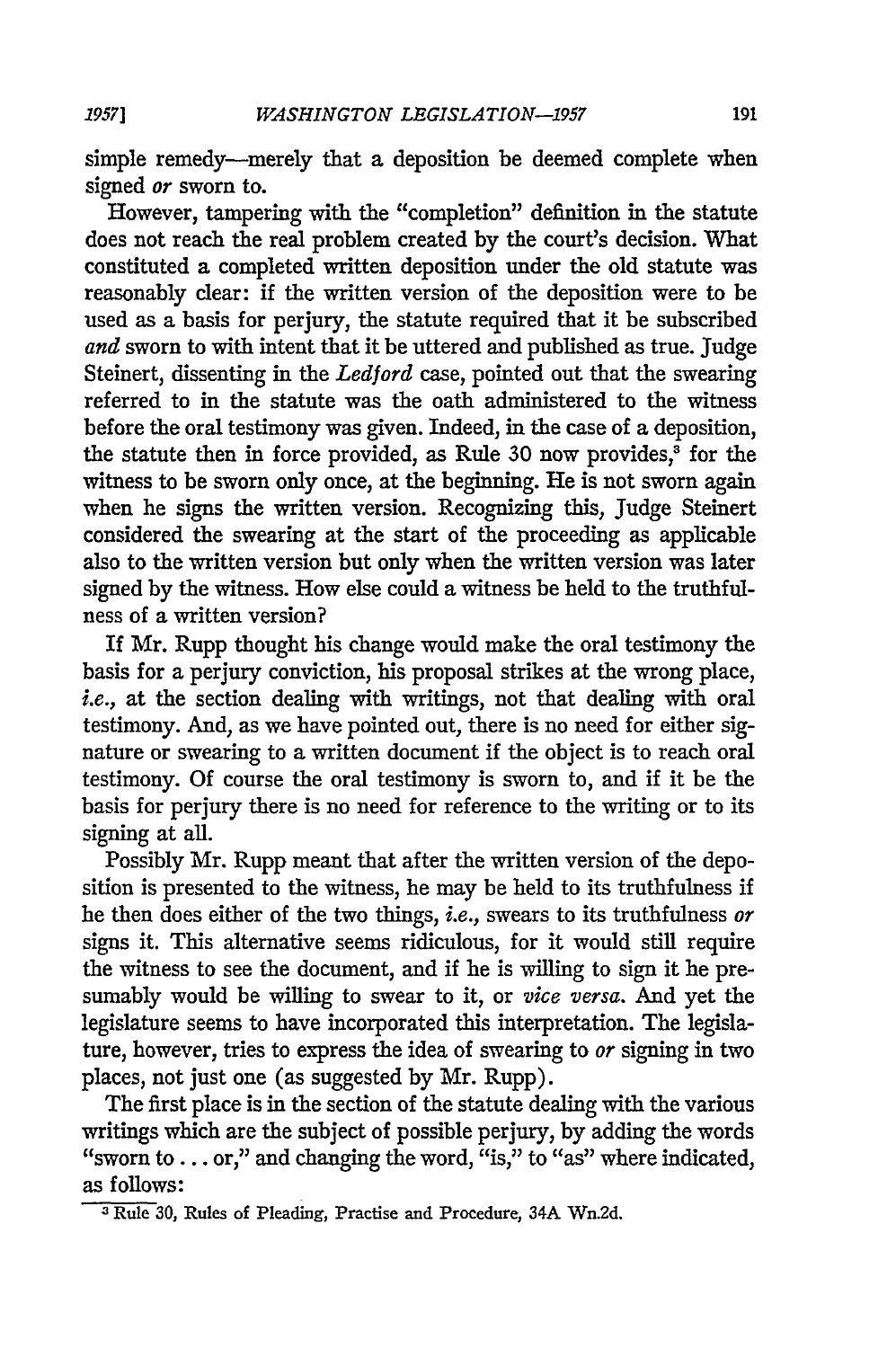Every person

a) who **. . .** shall swear

*2)* that any testimony, declaration, deposition, certificate, affidavit, or other writing **by** him sworn to *. . .* or subscribed as true,

and

b) who **. . .** shall state or subscribe as true any material matter which he knows to be false,

shall be guilty of perjury in the first degree (emphasis and outline form supplied).

The change of "is" to "as" was, obviously, gross grammatical error, for the clause starting with "that **any.. ."** has no verb and is meaningless. Presumably an indulgent court may read "as" as "is" in order to make sense, but there is no excuse for such carelessness.

Even if this statute be read as it must be meant, *i.e.*, with the word, "is," the statute does raise a new idea: writings which the witness swears to as true may be of two different types-those which are signed and those which are sworn to. This concept is a bit difficult to appreciate. How can you swear to a document as true which, though not signed, is already sworn to? Presumably, the only sense to it at all is that the document be sworn to at two different times; in the case of a deposition, the first swearing takes place at the commencement of the proceedings, and the second takes place when the written version is inspected.

The second legislative change occurs in the definition of the "completion" of a deposition. The earlier version of the statute had provided that a deposition was completed when subscribed and sworn to. From this, the words "subscribed and," have been deleted, with the result that the deposition is now completed when sworn to. There is a qualification, however, that the swearing must take place after the waiver of signature. Since the witness rarely, if ever, waives the requirement of signature prior to the commencement of proceedings, this qualification of swearing after waiver must also contemplate a second swearing.

This requirement of a double swearing is, of course, quite unrealistic and ineffectual as a practical matter. Not only does it not reach the oral lying, but it also confuses and complicates the procedure with a second swearing when a signature following the swearing at the commencement of the proceedings is all that should be necessary to hold the witness to the truthfulness of the written version.

The only other possible interpretation of this new statute is one